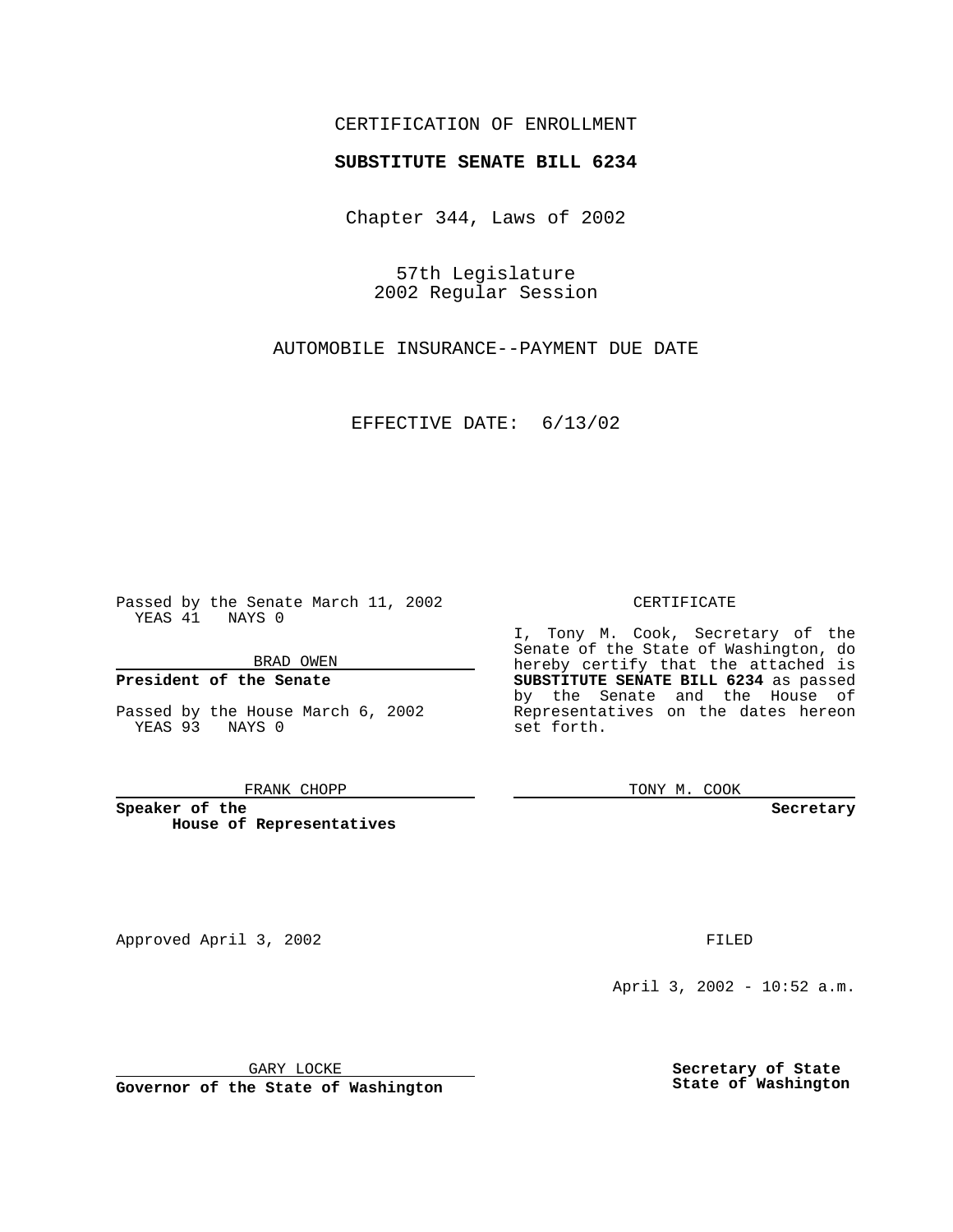## **SUBSTITUTE SENATE BILL 6234** \_\_\_\_\_\_\_\_\_\_\_\_\_\_\_\_\_\_\_\_\_\_\_\_\_\_\_\_\_\_\_\_\_\_\_\_\_\_\_\_\_\_\_\_\_\_\_

\_\_\_\_\_\_\_\_\_\_\_\_\_\_\_\_\_\_\_\_\_\_\_\_\_\_\_\_\_\_\_\_\_\_\_\_\_\_\_\_\_\_\_\_\_\_\_

### AS AMENDED BY THE HOUSE

Passed Legislature - 2002 Regular Session

#### **State of Washington 57th Legislature 2002 Regular Session**

**By** Senate Committee on Labor, Commerce & Financial Institutions (originally sponsored by Senators Winsley, Prentice, Regala, Hochstatter, Honeyford, Benton, Rasmussen, Gardner, Deccio, Roach, Morton, Franklin and Hewitt)

READ FIRST TIME 02/04/2002.

 AN ACT Relating to requiring a date certain for the payment of insurance premiums; and amending RCW 48.18.140.

BE IT ENACTED BY THE LEGISLATURE OF THE STATE OF WASHINGTON:

 **Sec. 1.** RCW 48.18.140 and 1989 c 25 s 2 are each amended to read as follows:

 (1) The written instrument, in which a contract of insurance is set forth, is the policy.

(2) A policy shall specify:

 (a) The names of the parties to the contract. The insurer's name shall be clearly shown in the policy.

(b) The subject of the insurance.

- 
- (c) The risk insured against.

 (d) The time at which the insurance thereunder takes effect and the period during which the insurance is to continue.

 (e) A statement of the premium, and if other than life, disability, or title insurance, the premium rate where applicable.

(f) The conditions pertaining to the insurance.

 (3) If under the contract the exact amount of premiums is determinable only at termination of the contract, a statement of the